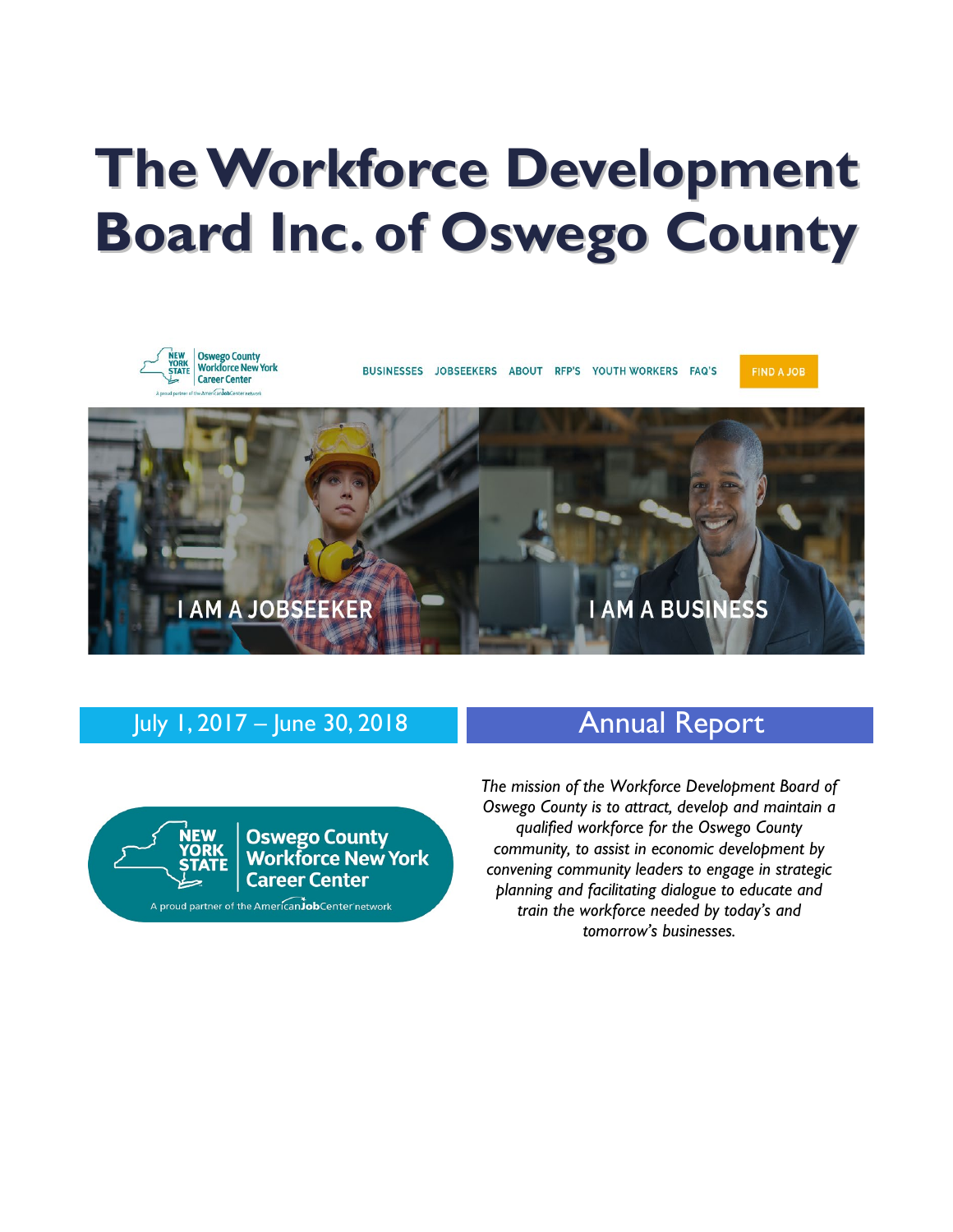# **A Message from our Chair – Edward A. Mervine**



This year, the Workforce Development Board of Oswego County continued to fulfill its mission of developing a qualified workforce to serve the hiring needs of area businesses. Understanding that part of its mission is to identify available funding to support training needs and the vitality of its career center, the board and its staff, along with One-Stop Career Center staff, developed the "Skill-Up Oswego County 2.0" initiative, a grant proposal to further its mission.

Through the support of the Richard S. Shineman Foundation and the Oswego County Legislature, the board was awarded funding that will allow the Oswego County One-Stop Career Center to provide a vibrant new website, improved marketing of its services and a host of training opportunities, including "soft skills" workshops. This training will cover topics, such as teamwork, communication, time management, problem solving, and others. The One-Stop career center will also continue to offer free online career preparation to eligible individuals through its Metrix Online Learning system.

Integral to the success of the "Skill Up" initiative were the partnerships developed between the board, career center staff, businesses, training providers, county government and grant sources. The Workforce Development Board of Oswego County promises to continue its work to build and maintain these partnerships. This investment of time, leadership and financial resources reflects a commitment to the advancement of Oswego County residents' quality of life and economic achievement.

Our robust and active board, its staff and its various partners can be proud of what they have accomplished. The "Skill Up" initiative will result in enhanced public visibility of career center services, as well as provide additional tools for job seekers to build the skills to successfully enter the workforce or advance in their current career.

#### **A Message from our Executive Director – Chena Tucker**

On behalf of the Oswego County Workforce Development Board, I am pleased to present our Annual Report



for the July 1, 2017 – June 30, 2018 Program Year. I want to begin by personally thanking the Executive Committee, our board members, the WDB staff and the One-Stop Center staff for continuing the dedication and stewardship necessary to ensure that our organization meets the many commitments associated with the vital work they do.

The 2017 - 2018 Program Year has been full of positive change and progress. We are proud to have begun implementation of our new "Skill-Up Oswego County 2.0" initiative, which incorporates research data from a recent workforce needs assessment, conducted by the SUNY Oswego MBA department, as well as capstone projects completed by SUNY Oswego public relations students.

"Skill-Up Oswego County 2.0" is a workforce development initiative and public relations campaign to address the workforce development needs of Oswego County residents and local businesses. A \$67,000 investment will be used to implement a comprehensive marketing plan that includes a newly designed website, digital signage and a public relations campaign. Also included will be the delivery of "soft skills" training at the Fulton One-Stop Center and the affiliate site, located at the Department of Social Services location in Mexico.

These two strategies are designed to enhance and support the local workforce system and the services available to the public. The Workforce Development Board of Oswego County secured a grant from the Richard S. Shineman Foundation, that included a \$25,000 match from the Oswego County Legislature, to launch this important initiative.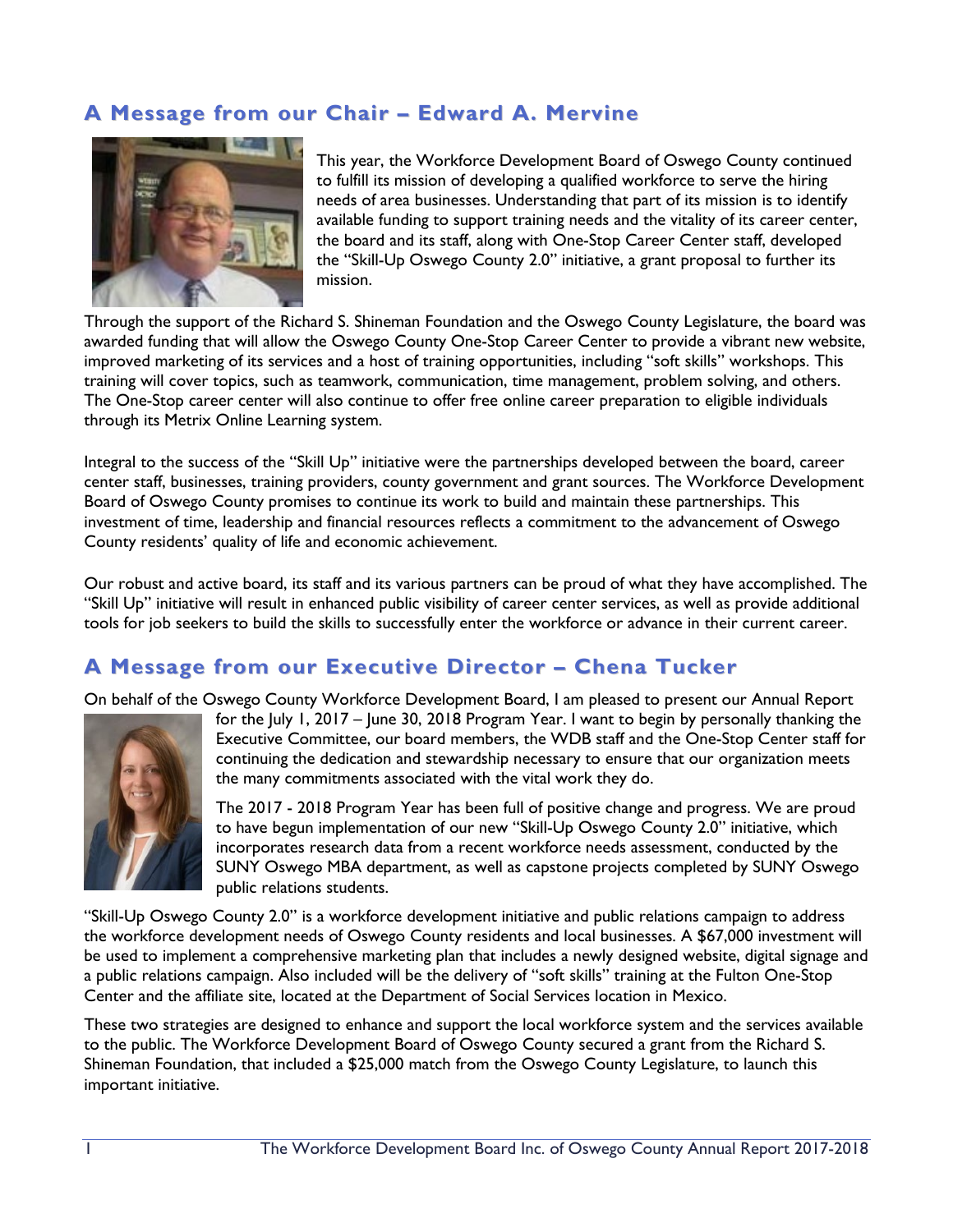The "Skill-Up Oswego County 2.0" initiative is a powerful example of how the Workforce Development Board of Oswego County and its community partners continue to make certain that our local workforce is trained and engaged in local industry sectors. The WDB and its staff work with a wide range of partners, from social services organizations and education and training providers to chambers, economic development and industry groups, and state and federal agencies. By facilitating collaboration among these organizations, the Workforce Development Board staff maximizes the value of the workforce delivery system to employers, its partners and job seekers.

Together we will create a skilled workforce, employed at family-sustaining wages, that will provide local industry and businesses with the workers they need to be economically successful and competitive. This is and will continue to be accomplished through the development and implementation of new and innovative approaches to workforce development made available through our One-Stop Career Center and network.

I am proud of the milestones our workforce system has achieved this year, through the diligent efforts of everyone involved. They are reflected in this report for your review. Our success is Oswego County's success. With the ongoing support of our businesses, partners, Board and staff, Oswego County Workforce is ready for the challenges and achievements ahead.

# **New Initiatives – Capstone Project and Shineman Foundation Grant**

As part of its continuing efforts to identify the workforce needs of Oswego County employers, the Workforce Development Board of Oswego County, in partnership with SUNY Oswego's MBA Department, conducted a workforce needs assessment of the top 100 businesses in Oswego County during the period of this program report. Survey responses were received from employers representing the various in-demand sectors of manufacturing, healthcare, energy and tourism, as well as non-profits and financial organizations within Oswego County.



The goals of the study were to pinpoint local hiring clusters by industry and job type, identify essential employee skills necessary for applicants to obtain and retain these jobs, and assess what resources local businesses are spending on recruitment from outside the county. Employers reported they are unable to fill many of their available jobs and cited a lack of basic math and literacy skills, as well as a lack of "soft skills" as the reason they were unable to hire from the local workforce. For this study, "soft skills" included the ability to communicate effectively, problem solve and work as part of a team.

Around the time the MBA study results were being analyzed, an in-depth assessment of the local One Stop center's public image was being conducted by SUNY Oswego students, from Public Relations Strategies and Techniques class. This capstone project included surveys and in-depth interviews with various stakeholders. They found that while career and training services have been available to job seekers (Adults, Dislocated Workers, Young Workers) for many years, much of the public was not aware that these services existed.

Through its work, the team was able to identify multiple public relations strategies to more effectively promote increased community awareness of the services available through the One-Stop and its' partners to assist both job seekers and employers in Oswego County. Additional recommendations made by the students have been used in many areas of One-Stop operations.

The data collected from the MBA needs assessment and the capstone studies were used in the development of a Richard S. Shineman Foundation grant application, submitted by the Workforce Development Board. The WDB was awarded \$42,000 for the "Skill-Up Oswego County 2.0" initiative, with additional support to be provided by the Oswego County Legislature. This project will provide funding for many of the recommendations made by the SUNY Oswego case studies including website upgrades, soft skills training and the annual renewal of the Metrix Online Learning system, a free online skills development and career exploration program.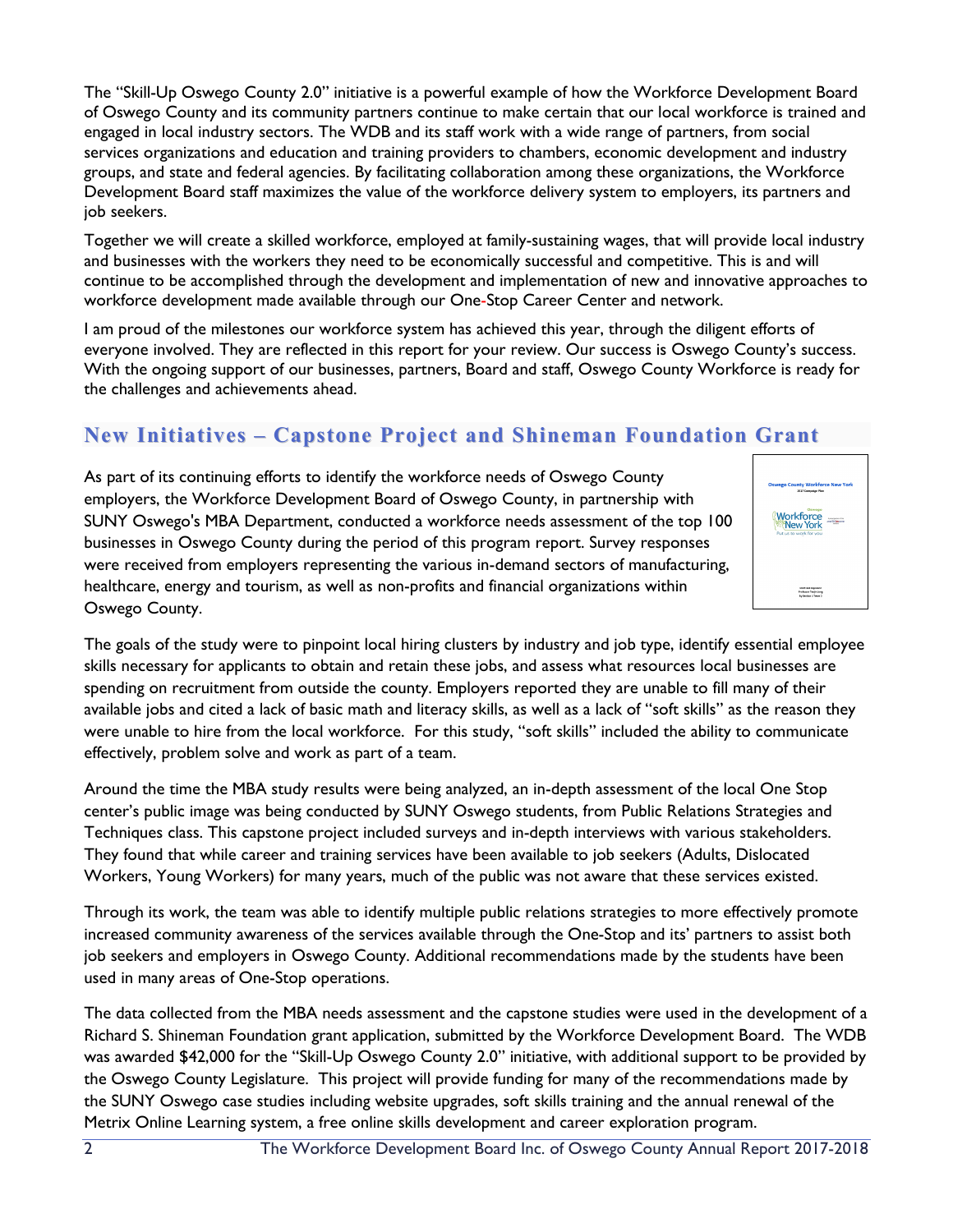## **Program Year 2017 Budget**

#### **July 1, 2017 – June 30, 2018**

#### **Federal, state and local dollars totaled \$3,759,285 in PY '17**

| \$417,198    | 11.1% |
|--------------|-------|
| \$193,403    | 5.1%  |
| \$411,606    | 10.9% |
| \$113,588    | 3.0%  |
| 21,434       | 0.6%  |
| \$211,144    | 5.6%  |
| \$332,303    | 8.8%  |
| \$100,000    | 2.7%  |
| \$<br>1,638  | 0.0%  |
| \$195,113    | 5.2%  |
| 50,971<br>\$ | 1.4%  |
| 33,932<br>\$ | 0.9%  |
| 18,100       | 0.5%  |
| \$337,970    | 9.0%  |
| 15,298<br>\$ | 0.4%  |
| \$775,500    | 20.6% |
| 93,000<br>\$ | 2.5%  |
| \$155,618    | 4.1%  |
| \$147,969    | 3.9%  |
| \$133,500    | 3.6%  |
|              |       |

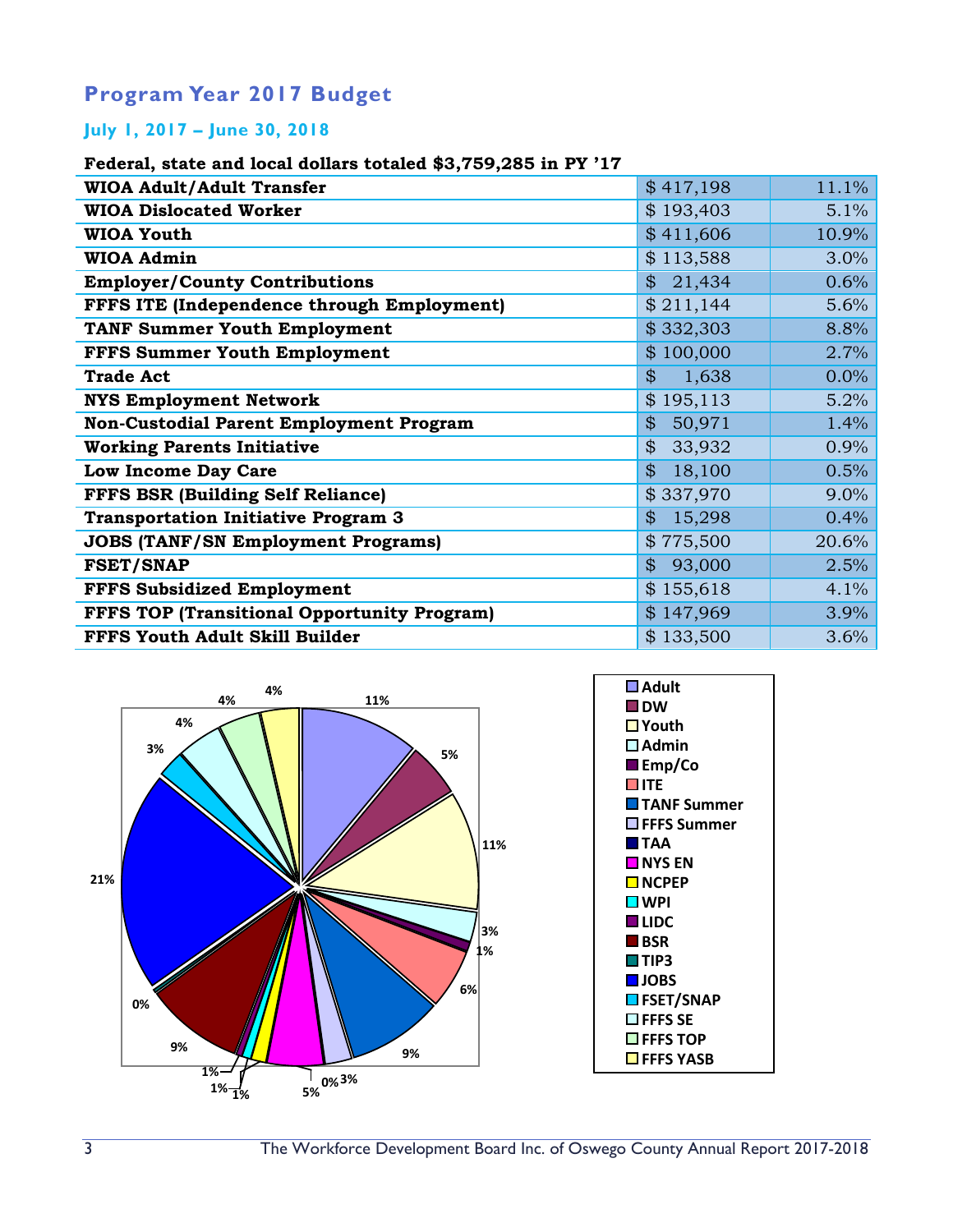# **Oswego County Workforce New York**

The Oswego County Workforce New York One Stop Career Center provides a comprehensive range of employment and training services to meet the workforce needs of jobseekers and businesses in Oswego County. Jobseekers can upgrade skills and receive help finding suitable employment, while employers can receive assistance with recruitment, hiring and training needs.

The One Stop Center has staff from Oswego County Employment and Training, the NYS Department of Labor and the NYS Veterans program on-site. In addition, specialized services are provided on-site by Adult Career and Continuing Education Services-Vocational Rehabilitation (ACCES-VR), and Oswego Industries Career Employment Services (CES).

#### **Services to Jobseekers: Services to Businesses:**

- One Stop Career Center offering:
	- o Access to NY Job Bank/job listings
	- $\circ$  Iob referrals
	- o Access to computers, printers, Internet and fax/copier/phones
	- o Labor Market Information
	- o Resume, cover letter and interviewing assistance
	- o Referrals to Healthcare Marketplace
- Career assessment, career exploration, career planning services and employment counseling
- Employment plan development
- HSE/Basic Skills tutorials/referral to programs
- Workshops to sharpen job seeking and job keeping skills; classes on digital literacy and using technology in the job search
- Computer classes in Word, Excel and QuickBooks
- Skill upgrading opportunities to obtain occupational skill certificates, upgrade basic (math/reading) skills, or prepare for licensing exams through the Metrix Online Learning System
- Tuition assistance (up to \$4,000) in the form of Individual Training Accounts (ITA's) for vocational training opportunities in demand occupations
- On-the-Job Training (OJT) opportunities to learn job skills while earning a paycheck.
- Specialized services for individuals with disabilities, veterans and youth
- 
- Assistance finding qualified workers
- Job posting/job referral services
- Job Fairs
- Recruitment, pre-screening and interviewing assistance
- Skill upgrading opportunities to obtain occupational skill certificates, upgrade basic (math/reading) skills, or prepare for licensing exams through the Metrix Online Learning System
- Prove It! testing to identify and select among applicants. Hundreds of skills and behavioral assessments for clerical, software, technical, call center, industrial, financial, legal, medical and more.
- Assistance with HR procedures
- Use of career center for recruitment purposes
- Customized Training to upgrade the skills of incumbent workers
- On-the-Job Training (OJT) subsidies to offset the cost of training new workers
- Tax Credit and Labor Market Information
- Testing site for the following certifications: Microsoft Office Specialist (MOS); Internet and Computing Core Certification (IC3); Adobe Certified Associate (ACA); Microsoft Technology Associate (MTA); CompTIA Strata; QuickBooks Certified User; Autodesks
- Rapid Response services

*Customers attended a Metrix Online Learning orientation.*

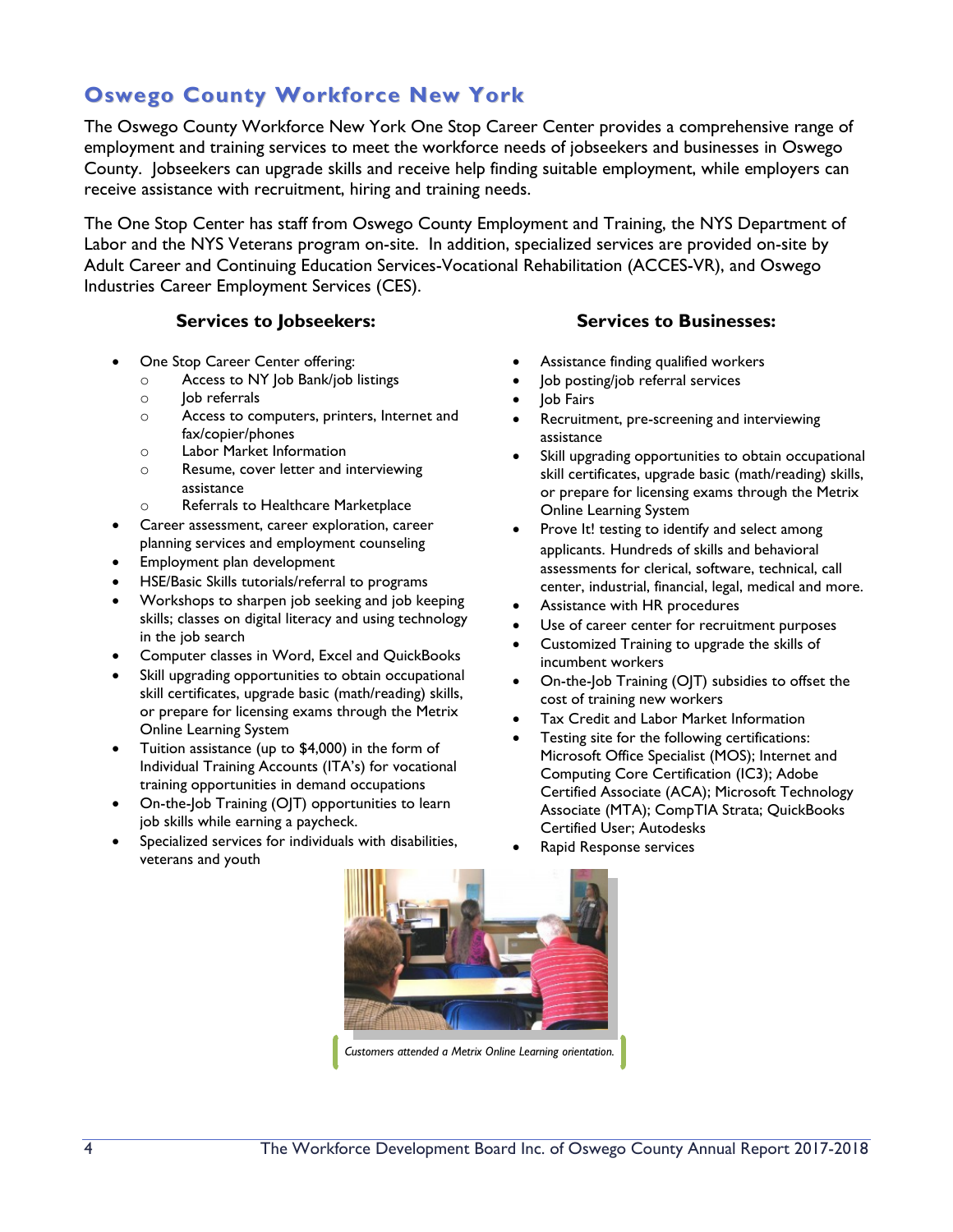# **Program Year 2017 Highlights**

- The One Stop continued to assist local business with employment and training needs.
	- $\circ$  Novelis continued to utilize the One Stop for recruitment services including 19 pre-employment testing sessions and 5 interviewing sessions. One Stop staff proctored testing for approximately 282 applicants in PY17.
	- $\circ$  Huhtamaki utilized the One Stop for recruitment services including 49 pre-employment testing. One Stop staff proctored testing for approximately 193 applicants in PY17. A new preemployment assessment was developed with Huhtamaki utilizing the Metrix Learning System testing Mechanical Reasoning, Industrial Math and Reading Comprehension to better gage the aptitude of potential candidates.
	- o Penske Logistics continued to utilize the One Stop for recruitment services including 3 onsite recruitments for new, over-the-road driving positions to transport aluminum from the Oswego Novelis plant.
	- $\circ$  GDI continued to recruit at the One Stop in support of the Novelis expansion holding 28 recruitment/pretesting sessions for forklift operators.
	- $\circ$  Centers at St. Camillus used the One Stop for a recruitment session for nursing and nursing assistant positions.
	- o Rapid Response Monitoring used the One Stop for 2 recruitment sessions for Call Center Representatives.
	- o Nascentia Health used the One Stop for one recruitment session for CNAs, LPNs & RNs.
	- o K&N Foods used the One Stop to recruit for production positions.
	- o H&R Block used the One Stop for an open recruitment event.
	- o Wired TelCom used the One Stop for an open recruitment event.
	- $\circ$  Human Technologies Corporation use the One Stop to recruit for temporary janitorial positions contracted by SUNY Oswego.
	- o Bellvue University recruited 7 times and Columbia College held one recruitment on site.
	- o Loretto used the One Stop to recruit Certified Nurse's Aides, LPN & RNs.
	- o Remedy Staffing & People Ready used the One Stop for an open recruitment event.
	- o Bryant and Straton used the One Stop for an informational recruitment.
	- o CiTi used the One Stop for 7 informational recruitments.
- DOL Business Services staff held 3 mini job fairs at the One Stop involving a total of 24 employers.
- Oswego County welcomed local employers and training agencies to its fourth annual Training and Career Expo on March 14, 2018 at SUNY Oswego. Employers spoke with area high school students about job opportunities available in Oswego County and the training required for these jobs. Students met with employers from a variety of industries including Energy, Manufacturing, Skilled Trades, and Healthcare.
- Program Year 2017 and the continuing implementation of the Workforce Innovation and Opportunity Act (WIOA) brought many changes. Among these, were changes to improve the public workforce system in its delivery of services to jobseekers, workers and employers by ensuring that federal investment in employment and training programs are evidence-based, data-driven and accountable to participants and taxpayers through a common performance accountability system across the four core programs. Performance indicators will measure employment and earnings of program participant. In addition, WIOA requires the establishment of primary indicators on credential attainment and skills gain,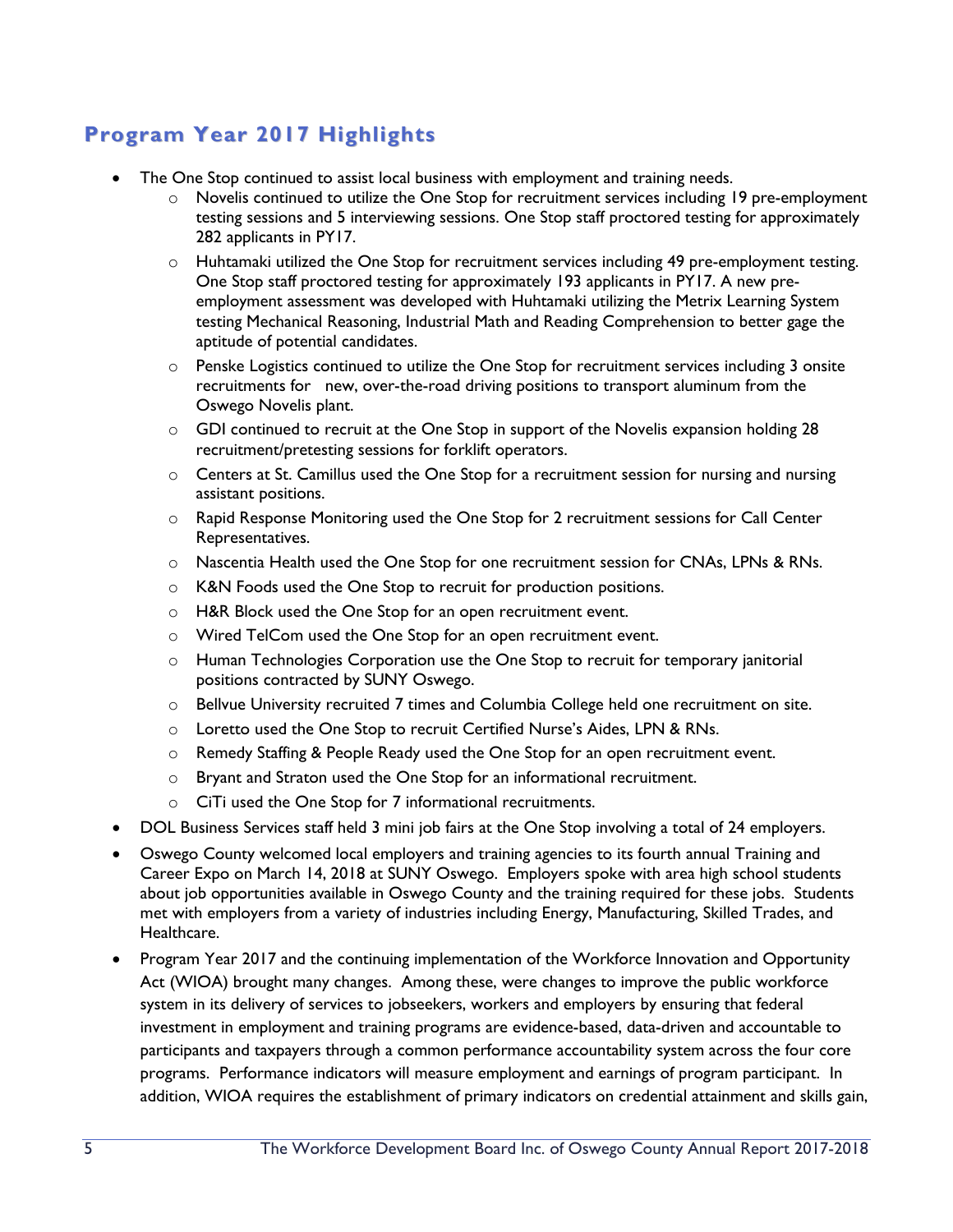and on the effectiveness of services to employers. Program Year 2017 was again a data collection year so actual performance measures are not yet finalized.

- The One Stop continued its initiative with Child Support and Family Court to provide absent parents behind in child support payments with assistance in finding employment. Between July 2017 and June 2018, 33 participants entered new employment and \$69,399 was collected in child support payments.
- The One Stop continues to host employer recruitments at the Career Center. 123 on site employer recruitments were held in program year 2017.
- The One Stop continued use of the Metrix Online Learning System to provide job seekers with the opportunity to develop technical and soft skills online at their own pace. The system includes over 7,600 Provelt, SkillsSoft, MedCom and Amatrol courses. In Program Year 2017, over 160 licenses were issued to jobseekers who spent over 3,000 hours online, completing nearly 6,779 courses and assessments.
- The One Stop was awarded \$15,298 in Transportation Initiative Program (TIP) funding to provide lowincome families with assistance for transportation expenses to enable them to accept or retain employment.
- The One Stop earned an additional \$35,198 for assisting SSI/SSDI recipients to obtain or upgrade employment in program year 2016, bringing total earnings since joining the Administrative Employment Network to \$277,010
- Informational session was held on December 13, 2017 and January 26, 2018 in conjunction with CCCE to provide information on the Advanced Manufacturing Pre-Employment Certificate program.
- The One Stop was again a Volunteer Income Tax Assistance (VITA) site with SUNY Oswego students preparing over 150 income tax returns.
- One Stop staff continued involvement in community activities to expand and promote services available through the system:
	- o Staff worked with Cayuga Community College to launch a Certified Occupational Therapy Assistant (COTA) program and attended the ribbon cutting ceremony to mark the opening of the Occupational Therapy Assistant Lab at the CCC Fulton Campus on September 27, 2017.
	- o Staff attended the 2018 Fall Job Development Fair held on November 30, 2017 at the City of Fulton Municipal Building.
	- $\circ$  Staff helped organize the Youth Program Forum held at CiTi's Mexico campus on October 18, 2017. The event provided information on services available to youth throughout Oswego County.
	- $\circ$  Staff helped organize the Youth Summit held at SUNY Oswego on May 16, 2017. The summit was an opportunity for 720 eighth grade students, their teachers and chaperones from eight school districts across Oswego County to explore career interests.
	- $\circ$  Staff worked with the Job Placement Network to organize the  $H^{\text{th}}$  Annual Disability Mentoring Day which was held on 10/15/17 at the Oswego Foundry. 75 individuals attended this event.
	- $\circ$  Staff also worked with the Job Placement Network to organize the 10<sup>th</sup> Annual Tools-of-the-Trade Event held at CiTi's extension site in Phoenix on 6/13/18. The event provided information and best practices for agencies who serve individuals with disabilities. Approximately 70 people attended this event.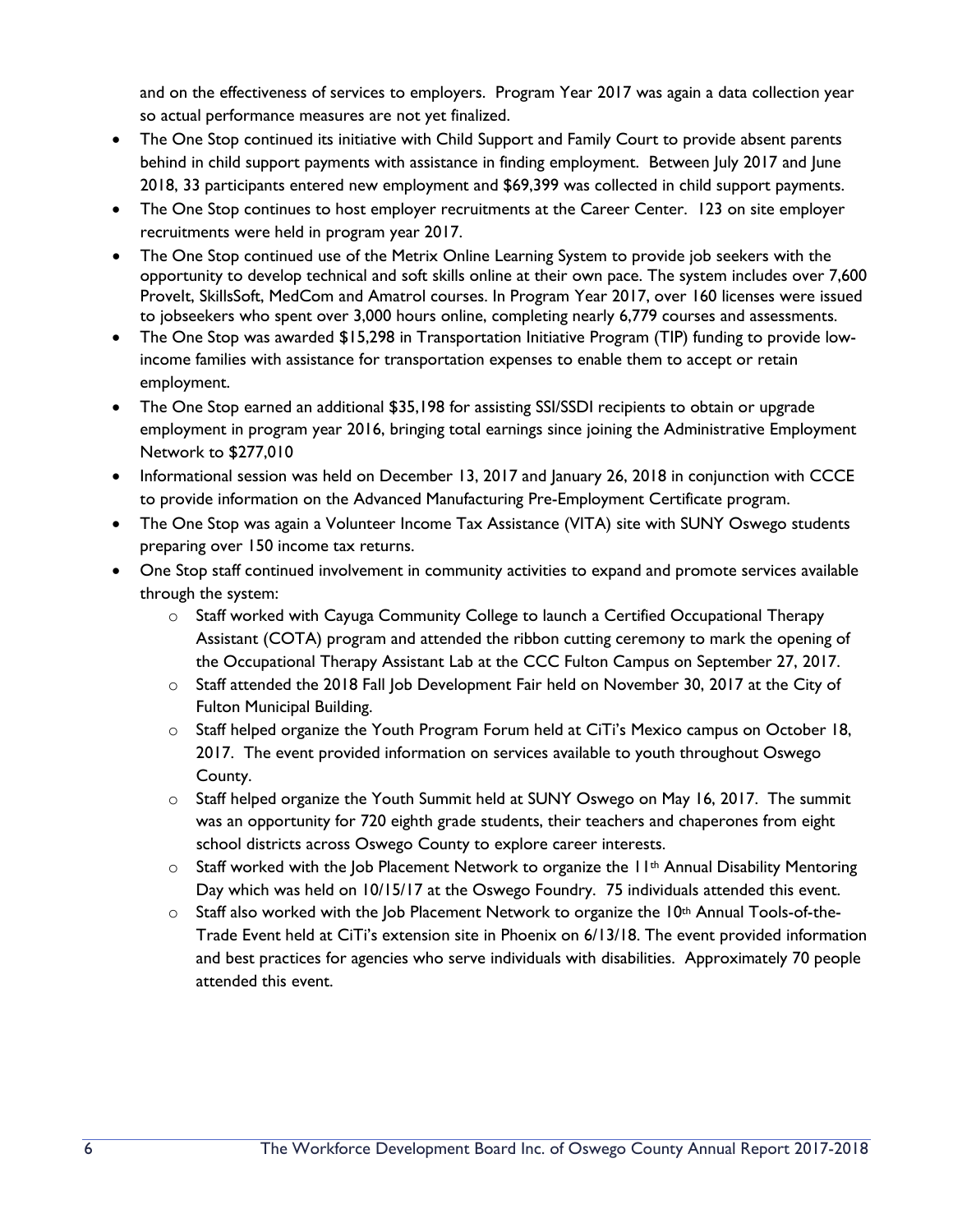# **Program Year 2017 by the numbers**

- **2,540** Job Seekers utilized the One Stop Center
- **11,489** Services were provided by staff
- **3,125** Informational Services (use of resource room, labor market information) provided to jobseekers
- **4,274** Basic Career Services (workshops, resumes and job search assistance) provided to jobseekers
- **3,734** Individualized Career Services (development of an employment plan, employment counseling, case management) provided to jobseekers
- **356** Training Services (on-the-job training, training, vocational training and skill development training) provided to jobseekers
- **2,472** Individuals were employed 6 months following program exit (1,584 Adults, 854 DW, 34 Youth)
- **\$23,612** Median Earnings for Adult Program Participants
- **\$24,948** Median Earnings for Dislocated Worker Program Participants
- **\$ 9,984** Median Earnings for Youth Program Participants
	- **352** Customer satisfaction surveys were returned by jobseekers. Approximately 98% of jobseekers expressed satisfaction with the services they received.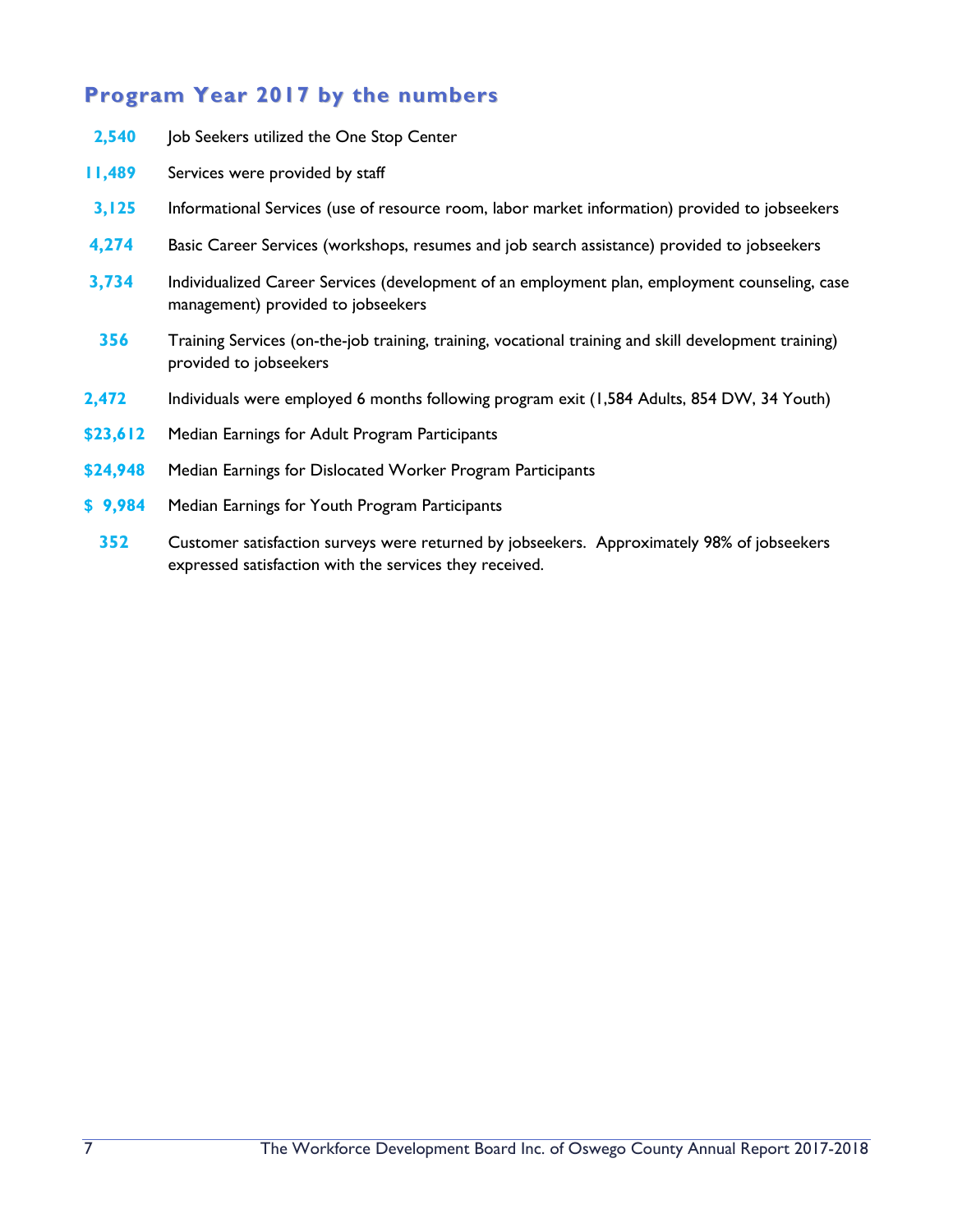# **Trade Act and Rapid Response**

#### **Trade Act**

The Trade Adjustment Assistance (TAA) Act is a federally funded program that assists US workers who have lost their jobs resulting from the free trade agreements between the United States and other countries. TAA seeks to provide trade-affected workers with the opportunity to obtain the skills, resources and support they need to become reemployed. TAA offers a variety of benefits and services to support workers seeking reemployment including job training, income support, job search and relocation allowance. The Trade Adjustment Assistance (TAA) program was first authorized by the Trade Act of 1974 and then amended in 2002, 2009, and 2011.

#### **Trade Act in Oswego County**

In program year 2017, six Oswego County residents who were certified eligible for Trade Act services. These residents had been employed at M+W U.S. Inc, Nucor Steel Auburn Inc, Nuance Transportation Services Inc, Honeywell, Sutherland Global Services, and Continental Casualty Company. One Stop staff also filed a TAA petition in December 2017 on behalf of employees who received a notice of a lay-off from Sutherland Global Services. The petition was approved in May 2018.

#### **Rapid Response**

Oswego County works in collaboration with the New York State Department of Labor's CNY Regional Rapid Response Team, located in Syracuse, NY. The team meets with employers who indicate possible layoffs or a closure to discuss strategies and services to prevent this from happening. In the event it can't be avoided, services for impacted employees are put in place. While no Oswego County businesses required this service during program year 2017, four businesses in Onondaga County which employed Oswego County residents received rapid response services: Sears, Roebuck, and Co, Toys "R" Us, Inc and/or Baby "R" Us, Osmose Utilities Services, Inc, and Sam's Club.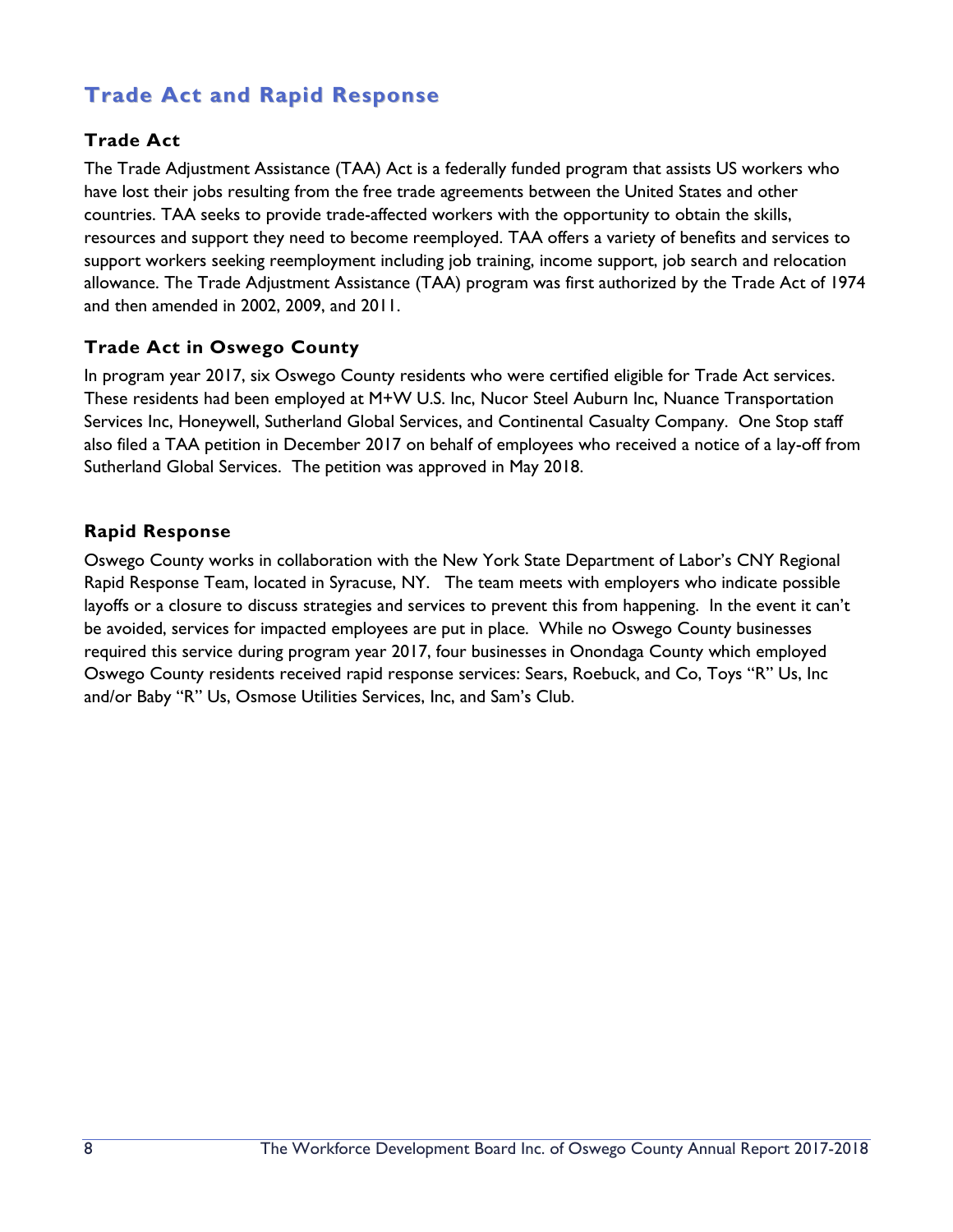## **Business Services**

Program Year 2017 statistics:

- 1**45** Businesses were served
- 106 Businesses posted jobs
- 12**3** Onsite recruitments were held at the One Stop Center
- 15 Businesses participated in subsidized employment programs, which trained 36 participants
- 1**45** Customer satisfaction surveys were issued to businesses. 53 responses (37%) were received with 89% of the businesses expressing satisfaction with service(s) received.
- 1**93** Huhtamaki testing attendees
- 282 Novelis testing attendees

# **On-the-Job Training (OJT) and Incumbent Workers**

Thirty-six individuals were active in OJT training during program year 2017. Several new and returning employers utilized the program, including Compass Federal, Pathfinder Bank, Mirabito Holding, Felix Schoeller NA and K&N Foods Inc. Training spanned a variety of in-demand occupational areas including manufacturing and financial/banking. All training occurred at the employers' workplaces where trainees learned occupational skills in a new field or upgraded skills in their current field.



#### **On-the-Job Training (OJT) and Workplace Training**

#### **Active during PY'17**

36 Trainees 29 Adults 5 Dislocated Workers 2 TANF 200% Program

#### **Training Fields**

Manufacturing – 17 Banking – 8 Auto  $-1$ Medical/Healthcare – 0 Insurance -3 Office - 1 Services/Other – 6

#### **Outcomes**

OJT completed/Entered Unsubsidized Employment  $-24$  (67%)  $Quit - 4 (11%)$ Termed  $-2(6%)$ Employer Changed Position  $-2$  (6%)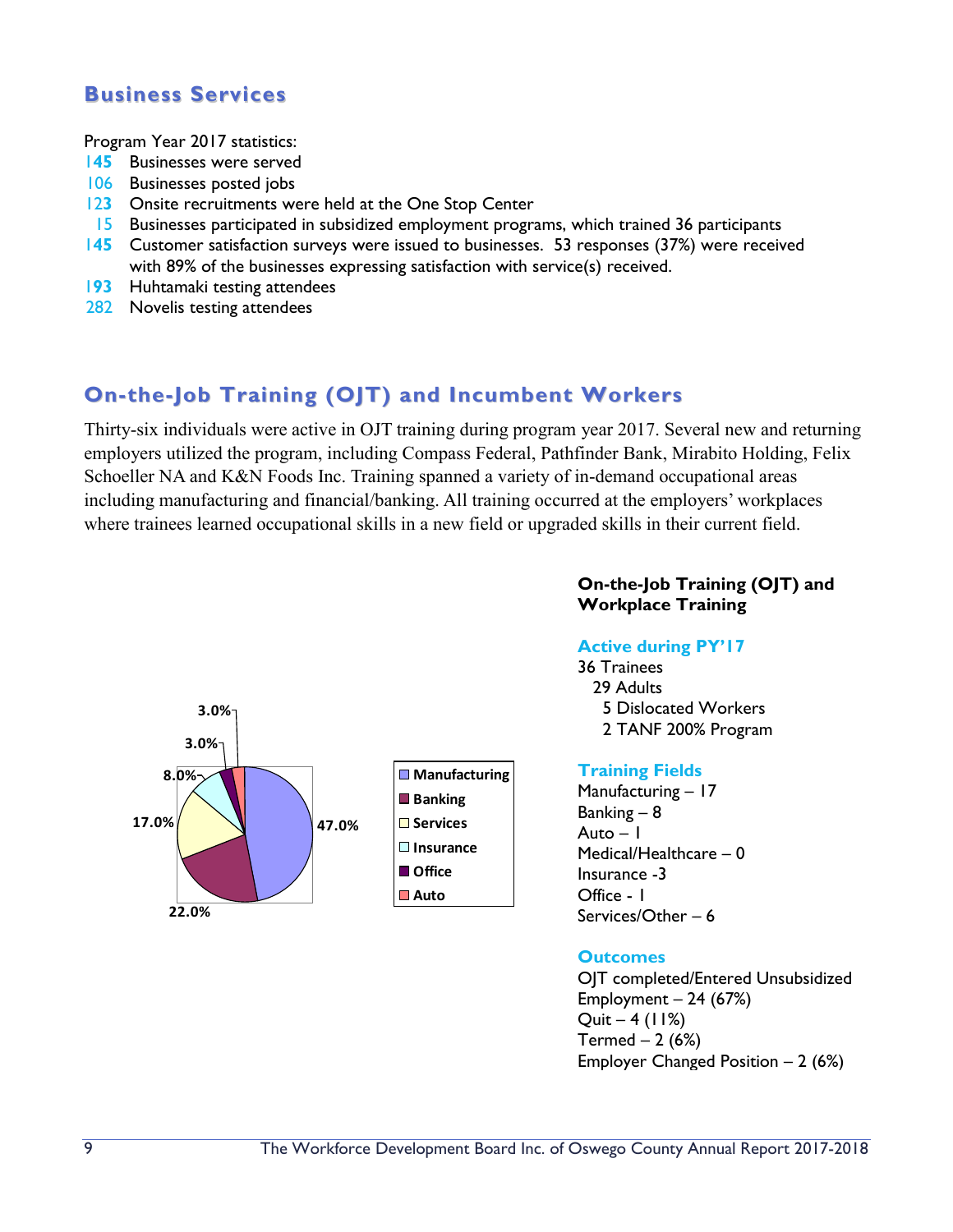# **Vocational Training**

130 vocational training services and/or computer classes were provided to job seekers during the program year 2017 timeframe. Customers were enrolled in certificate and degree-bearing training in community and four-year colleges, CiTi (BOCES), and proprietary schools. Participants also took part in on-site, contracted computer classes such as QuickBooks, Microsoft Word, Microsoft PowerPoint, and Microsoft Excel. Due to a change in legislation, effective January 1, 2018 the computer classes are now considered pre-vocational training services. From January 1, 2018 to June 30, 2018, 82 customers were enrolled in these services.

- **74** Contracted Computer Classes
- **5** CDL-A
- **8** CDL-B
- **5** Dental Assistant
- **2** Medical Assistant
- **12** CNA
- **14** LPN
- **1** Accounting
- **1** Medical Coding
- **5** Welding
- **1** Electrical Maintenance Tech.
- **2** HVAC

#### **Fields of Training Active during Program Year 2017**

- **56** Trainees in Vocational Programs
- **74** Individuals in Computer Classes (+ 82 pre-vocational services after 1/1/18)



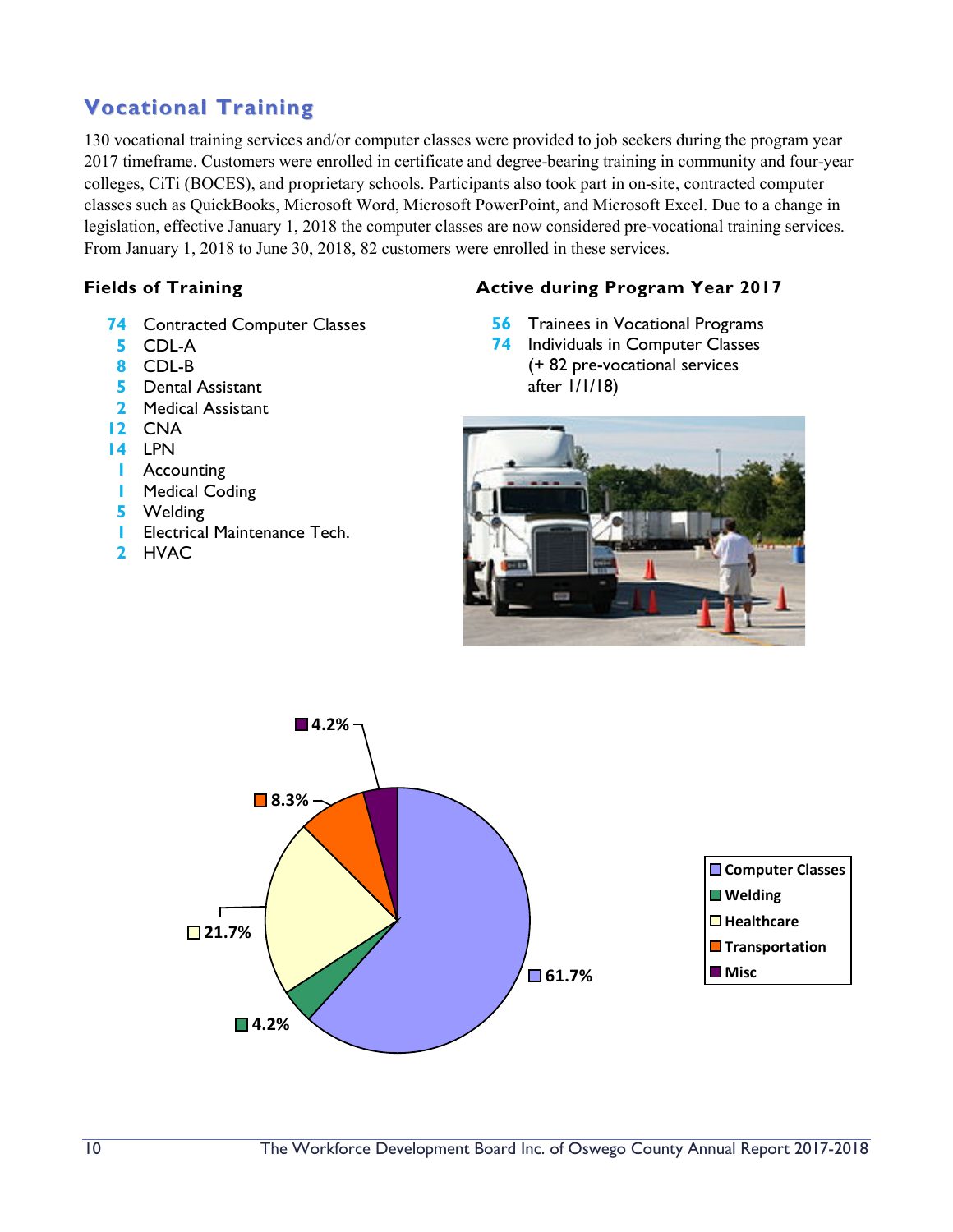# **Youth Services**

Youth programs are designed to provide access and referrals to the wide array of services available to youth through the One Stop Center and in the community. Referrals and services provide for youth employment and training needs. These services help youth to connect with and achieve academic, vocational and employment success. Oswego County is committed to expand opportunities for our youth by participating in programs operated with the new Workforce Innovation and Opportunity Act (WIOA), ongoing federally funded Temporary Assistance to Needy Families (TANF) and the innovative Independence Through Employment (ITE) funding streams.

During program year 2017, Oswego County continued to strengthen its partnerships with community-based organizations. These contracted services provide the vital program elements for WIOA youth. Through association with programs, businesses, agencies and organizations like Oswego County Opportunities (OCO), Oswego Industries (OI) Career Employment Services (CES), the Center for Community and Career Education (CCCE) , and the Center for Instruction, Technology and Innovation (CiTi), youth have access to the benefits of services that include tutoring, financial literacy instruction, career / labor market workshops, NYSDOL's Career Zone, Metrix Online Learning, job coaching, credentialed workforce training, driver's education, occupational skills training and high school equivalency remediation to name just a few. In addition, Oswego County has contracted with local employers and small business owners to provide youth with short-term wage subsidized employment, allowing them to gain valuable work experience, job readiness skills and local character references to improve job prospects and become productive participants in the local workforce. Oswego County also provides work readiness workshops for youth including: online job search, work readiness, interview skills, financial literacy, resume development, electronic job applications, healthy relationships, social networking and personality to career matching.

The youth team continually works to maintain our presence in social networking. Staff counsel youth in the safe and proper use of online networking accounts. We encourage and instruct youth regarding the setup of their own online accounts for professional exposure to businesses and employers. We utilize a professional Facebook account with ongoing posts regarding workshops, job openings, job fairs and employer recruitments. We also post community events like food pantry distributions, financial literacy information, public enrichment events, and youth-oriented program updates. Both program youth and local service providers have consistently expressed satisfaction with these social networking communications. We are seeing continued growth in our Facebook following, and plan to continue to utilize this free and effective resource in our youth employment and training services. A newly redesigned website is slated to be launched early next year. This improved and expanded platform promises to provide even greater access and awareness to youth job seekers regarding the resources available to them in their community.

**The Summer Youth Employment Program (SYEP)** continues to be one of the most effective programs to engage youth in work readiness services. In 2018, 198 youth were placed throughout the county. Priority is focused on recruiting youth most in need of this service, including cash assistance households, foster care youth, individuals with disabilities, and youth from low income households throughout the county. Youth workers are given opportunities to work as daycare aides, custodial assistants, clerical helpers, grounds keepers, library helpers, mechanics helpers, day camp counselors, and park aides. Oswego County Conservation Corps (OC3) crews maintained nature trails at Camp Hollis, Camp Zerbe, Granby and Volney Elementary schools and the Hannibal Woodsy Walk. Youth workers earned wages totaling over \$267,000; money typically spent by young wage earners immediately and directly in the local economy. Summer staff provided youth with work readiness sessions covering topics like job applications, resume writing, interview skills and professional workplace behavior.

This year marked the **13th annual Oswego County Youth Career Summit** with the event held Wednesday, May 16th at SUNY Oswego's Lanigan Hall. The summit was an opportunity for 720 eighth graders, their teachers and chaperones from eight school districts across Oswego County to explore career interests, discuss specific educational and training needs, as well as to learn about resources in the community to address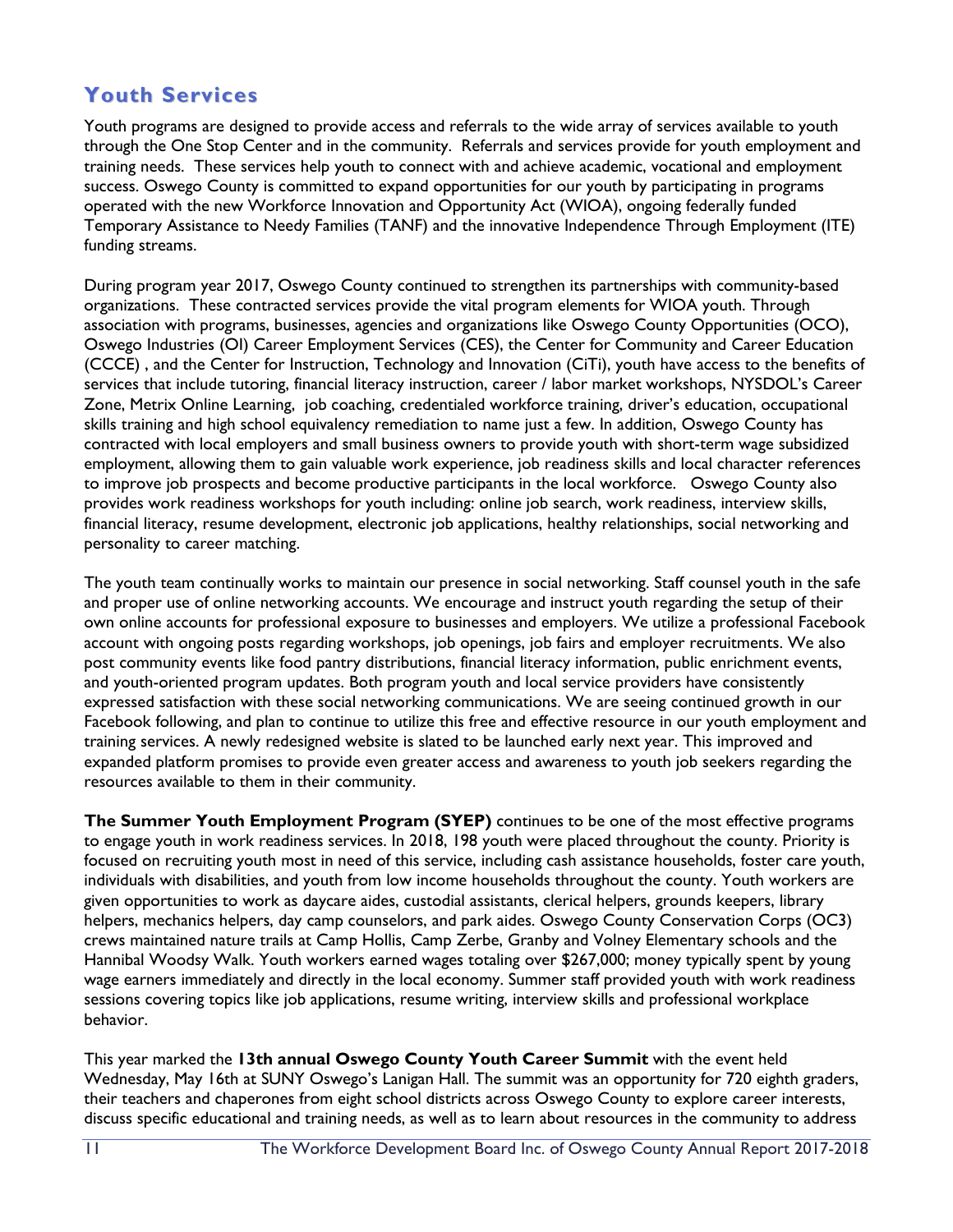those needs. The event was a collaboration between SUNY Oswego Office of Business and Community Relations, the Workforce Development Board of Oswego County, CiTi and the Oswego City-County Youth Bureau. This year's presenters included: STEM Energy P-TECH, Emergency Services New York State Police, Youth Bureau, Medical Upstate Physical Therapy & Respiratory Care and CiTi Culinary Arts.

Participants were asked to consider: *Which careers match and cultivate your talents? How can informed choices in high school help get you the type of career you want?* Participants also learned about future employment and educational opportunities available locally and regionally. The Summit provided access to workshops presented by local working professionals. These presentations can help youth to consider and formulate their own personal, educational and career goals. Workshop topics included Emergency Services, the Medical Field, Pathways through Technology, Energy Sources and Hospitality.

During the transitions between workshops, participants were encouraged to visit tables set up around the building with information about community resources. Displays and information were provided by 4-H, YMCA, Camp Hollis, CiTi (BOCES), Oswego County Personnel, SUNY Oswego, Oswego County Youth Bureau, Oswego County Opportunities (Peer & Health Educators), Youth Advisory Council, Leadership Oswego County Youth, Youth Court, Boy Scouts, Reality Check, New York State Police, P-Tech, SUNY Upstate Medical University, US Army, Exelon, Sunoco and Oswego County Workforce New York.

Sponsors of this year's event included State Farm Insurance, Mark's Pizzeria, Oswego County Federal Credit Union, SUNY Oswego, Oswego City-County Youth Bureau, Eagle Beverage Company, Oswego County Department of Social Services, CiTi, Frito-Lay, Walmart, Cakes Galore & More and Oswego County Workforce New York.

Each year, the **Oswego County Youth Services Forum** bring together a variety of organizations to share what programs and services they offer for Youth in our county. This gives providers an opportunity to network and expand their individual knowledge of what assistance is available in our community. The Forum is free of charge and open to the public as well. Attendance is highly encouraged for anyone looking for more information on Youth Services in our county. As programs and services are always changing, this is a great way to keep updated on the most current information year to year. The 2017 Youth Forum was held at the Center for Instruction, Technology and Innovation (CiTi) in Mexico, NY on Wednesday, October 18, 2017 at 9:00 AM – 12:00 PM. The Oswego County Youth Bureau organizes this event with the help of other agencies including but not limited to the Department of Social Services, Oswego County WorkForce NY, Oswego County Opportunities, Catholic Charities, Arise, and Oswego Health.

This year also marked the fourth annual **Careers and Training EXPO**- Despite inclement weather, 228 juniors and seniors from Oswego County high schools attended the EXPO at SUNY Oswego's Swetman Gym on March 14, 2018 where they were afforded the opportunity to meet local employers and training providers to guide them toward a career in the local economy. The event is intended to encourage Oswego County students nearing graduation to consider rewarding careers available in Oswego County. Students had an opportunity to connect with local employers, and receive information on training opportunities like apprenticeships and associate degree programs. The focus was careers needing two years or less of training.

Based on their feedback, students found the event informative & a good idea (41%), fun (35%) and unique (22%). The new "trade show" format and the increased number of participating employers & training providers helped to make the day enjoyable for all who attended. Several employers offered demonstrations and activities highlighting their work. Men's Warehouse provided suggestions for looking professional and a training session which featured "how to tie a tie". SUNY Oswego Career Services provided additional career preparation service on interviewing, resume/cover letter-writing and work readiness skills.

The trade show style format featured booths to allow student to speak directly with employers and training providers; who also provided interactive demonstrations to offer unique insights into each career option.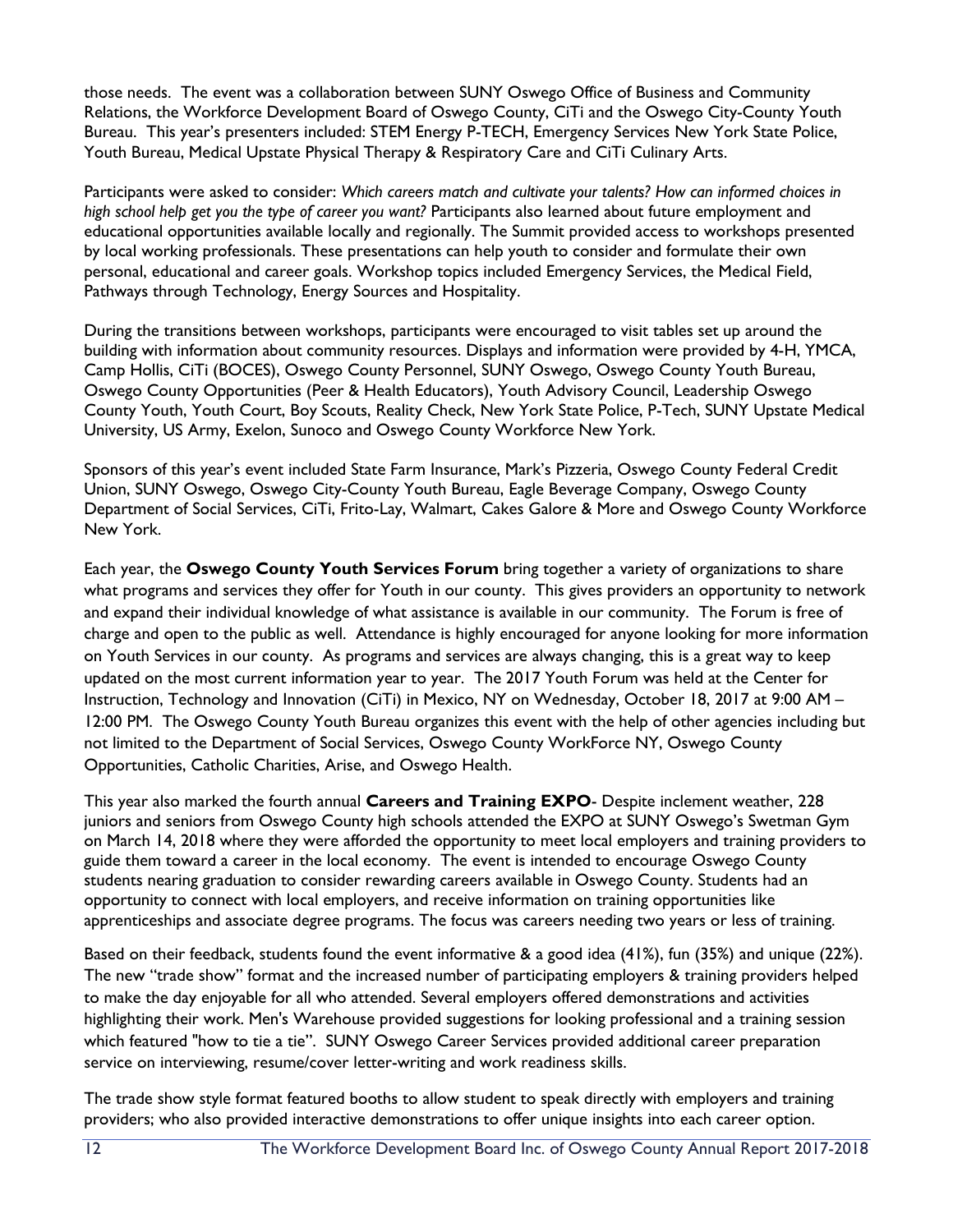The event was organized by the Workforce Development Board, Oswego County Workforce NY, CiTi, SUNY Oswego, the Oswego City-County Youth Bureau and the Phoenix Central School District.

This event was made possible through the generous support of: Exelon Generation, SUNY Oswego, Central & Northern New York Building And Construction Trades Council, The Workforce Development Board of Oswego County, Oswego Walmart Supercenter, the Oswego County Counselors Association, and Plumbers and Pipefitters Local No. 73.

# **Services for Individuals with Disabilities**

Oswego County Workforce New York offers services to individuals with disabilities. An Employment Specialist with training as a Disability Resource Coordinator (DRC) works with the Social Security Administrations Ticket-to-Work program to assist beneficiaries return to work by providing information on how employment affects SSDI/SSI benefits. Outreach is provided through Work Incentive Seminar Events (WISE), which are workshops held for SS recipients and their families to learn more about the Ticket to Work Program and available work incentives. The goal of WISE is to encourage those in receipt of SSDI and SSI to explore their work options and join the workforce to help them obtain/regain financial independence and self-sufficiency.

As a partner in the New York Employment Services System (NYESS) - Administrative Employment Network, Oswego County generates revenue for assisting beneficiaries to obtain and retain employment. Oswego County generated an additional \$35,198 in program year 2017, bringing total revenue to \$277,010. NYESS provides a single point of access to employment supports for Ticket holders and assists providers of employment-related services in coordinating supports for individuals served by multiple providers. Outlined below are services provided:

- Ticket to Work Services are available to serve customers that receive either SSI or SSDI benefits. The DRC offers advisement on how work will affect benefits and the work incentives offered by SSA. Individual employment plans are developed to support the success of Ticket to Work participants while seeking and after securing employment. The DRC also offers assistance with reporting and tracking wages after a customer obtains employment.
- **Integrated Resource Team (IRT) Oswego County Workforce New York, in conjunction with community** partners, is dedicated to assisting customers who could benefit from the resources of multiple agencies. In order to better coordinate this effort, the IRT focuses on the needs of individual jobseekers utilizing the experience, skills and resources of this collaborative approach.
- **Partnerships and Collaboration** Leveraging opportunities for individuals with disabilities to participate in education, training and employment opportunities is also a focus of the DRC. Partnership Plus continues between the DRC and ACCES-VR to collaborate with Ticket to Work participants and those who worked successfully with ACCES-VR. The participant can assign their Ticket to the NYESS Employment Network and receive continued long-term support.

The Oswego County Placement Network (OCPN) is a collaboration of volunteers from local Oswego County agencies, including: Acces-VR, the ACT Team through Oswego Health, ARISE, Citi, COCOAA, Liberty Resources, LifePlan CCO NY and Oswego County Workforce NY. The group is dedicated to assisting customers who could benefit from the resources of multiple agencies. OCPN leverages opportunities for individuals with disabilities to participate in education, training and employment opportunities.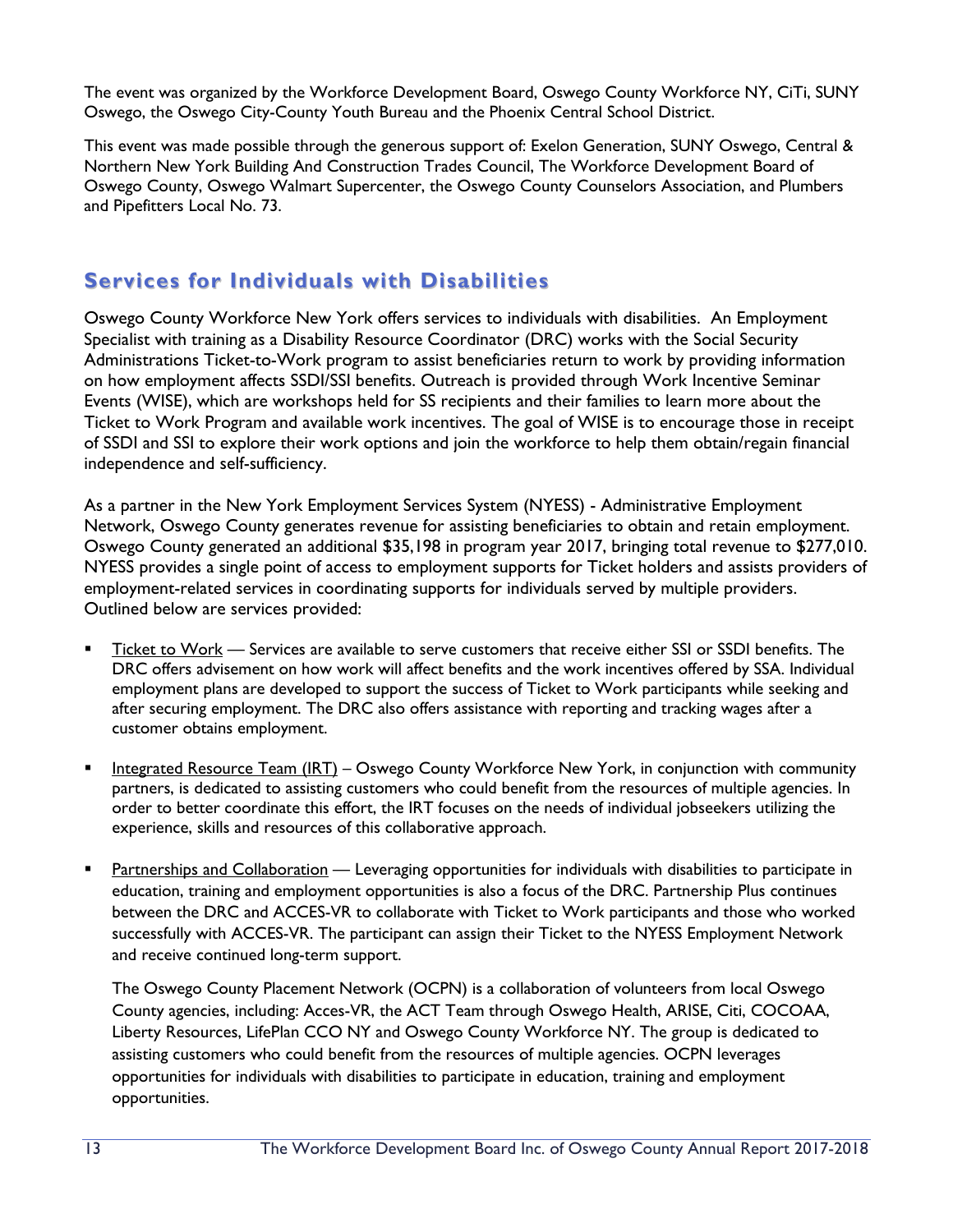- The DRC coordinated the 10th annual Tools of the Trade event in conjunction with the Oswego County Job Placement Network. The event was successfully attended by almost 70 providers who work with individuals with disabilities. The event offered useful information through six different training sessions regarding overcoming the current and ongoing challenges found in achieving viable job placements for a diverse population. The event offers networking opportunities among various agencies.
- The DRC coordinated Oswego County's 11th annual Disability Mentoring Day in conjunction with the Oswego County Placement Network. The event was attended by approximately 75 guests including several Oswego County agencies who work with individuals with disabilities and 19 mentees who were mentored by 14 Oswego County businesses. The ceremony was held at The American Foundry and included a breakfast sponsored by Oswego Bagelry and Sandwich Shop and Cam's Pizzeria. The event included a guest speaker and presentation of certificates to the mentees/mentors prior to job shadowing. Local NDEAM (National Disability Employment Awareness Month) awards were presented to two Oswego County businesses for their continued employment of persons with disabilities: Oswego Walmart and Zamp Ink in Fulton.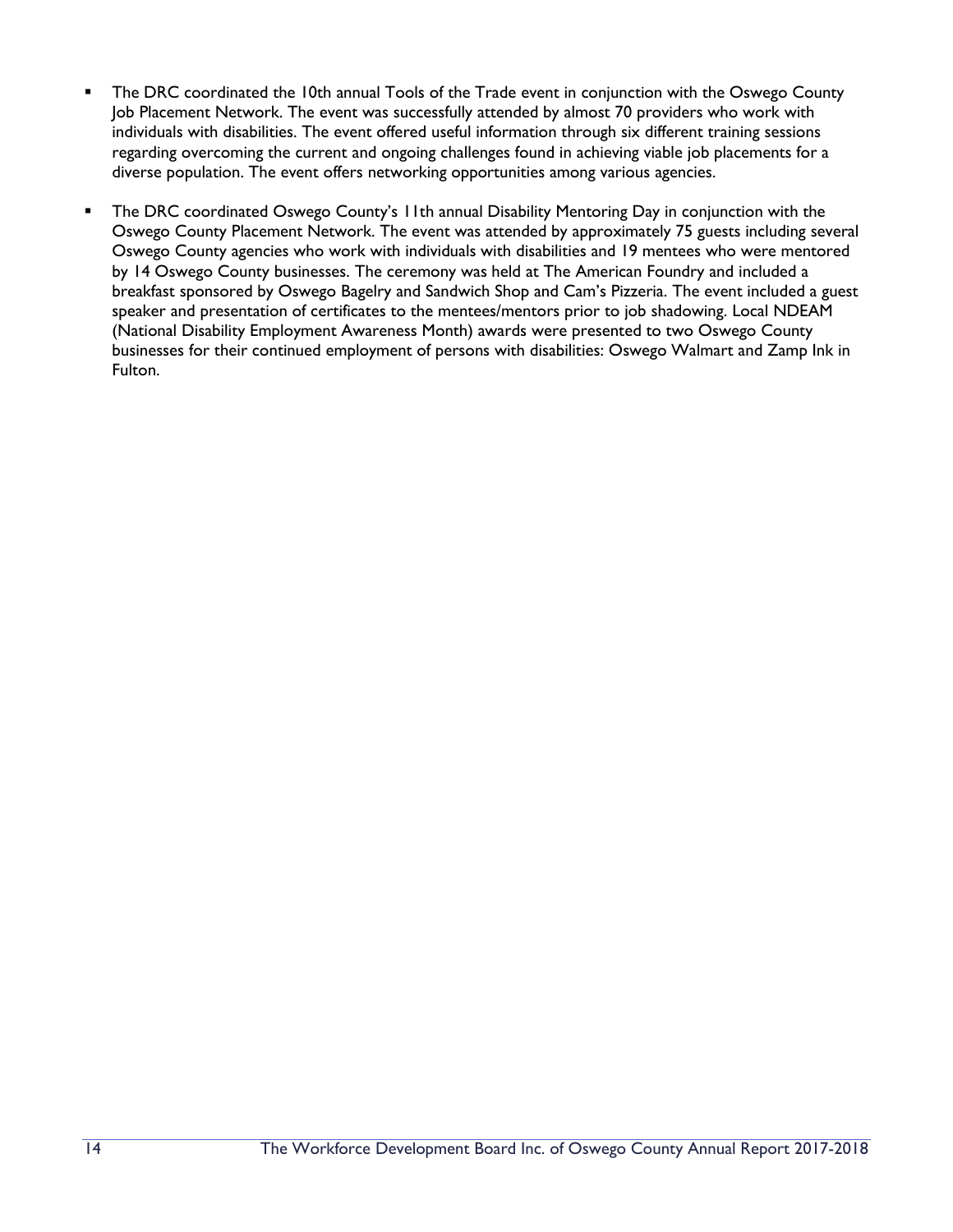# **Working Parent's Initiative (NCPEP Grant)**

The Working Parent's Initiative (WPI) program is a collaboration between Employment and Training, Family Court and Child Support. September 2018 marked completion of the third year of this program. The goal is to assist unemployed or underemployed non-custodial parents find employment so that they can pay child support. Individuals are court ordered to participate in this program by Family Court when they appear on violation, modification, or support petitions.

During the court appearance, the non-custodial participant is provided an explanation of the WPI program, given an initial appointment to meet with Employment and Training staff, and an appointment to attend the Child Support Workshop. Employment and Training staff determine program eligibility and work with each participant to establish a plan of service to assist them to achieve their employment goal while addressing the work history, education, short and long-term employment goals, interest in vocational training and barriers to employment. Participants also attend a Child Support Overview workshop facilitated by staff from the DSS Child Support Unit. The overview provides them with general information about child support, how to file modifications, how to get into compliance with their payments, as well as meeting oneon-one with their assigned worker to discuss specific information about their child support case. This workshop helps to answer many questions and concerns customers have about child support, payments, license suspensions and much more.

The WPI program has assisted many non-custodial parents acquire job readiness skills and gain legitimate employment, which ultimately results in them paying on their child support cases. The success of the program has not gone unnoticed as OTDA has just awarded Oswego County continued funding for the program this year, and renewable an additional four years!

#### **Between July 2017 and June 2018:**

- **\$69,399** Total child support received
	- **100** Total served
	- **33** Entered new employment
	- **49** Attended Child Support Overview Workshop
	- **12** Attended various job readiness workshops
	- **7** Enrolled in WIOA Youth Services
	- **3** Placed in Youth Subsidized Employment
	- **2** Placed in Summer Youth Employment Program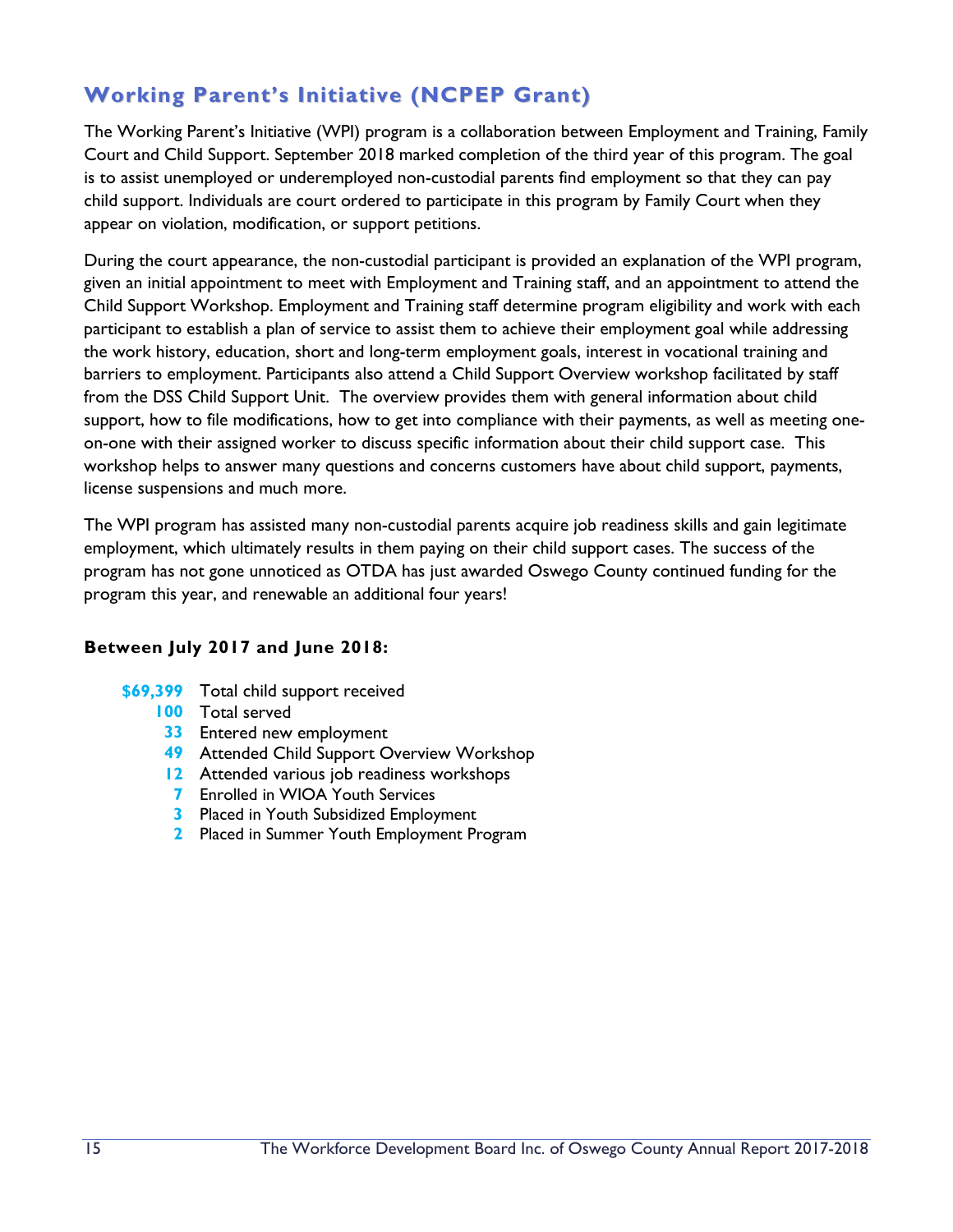## Oswego County Workforce New York Welcomes New Staff

Due to retirements, promotions and caseload changes, Oswego County Workforce New York has some new faces this year. Please join us in welcoming Lisa Cashel, Alexis Cummins, Deborah McConnell and Susanna Estrella-DeMott to our team. Welcome aboard!

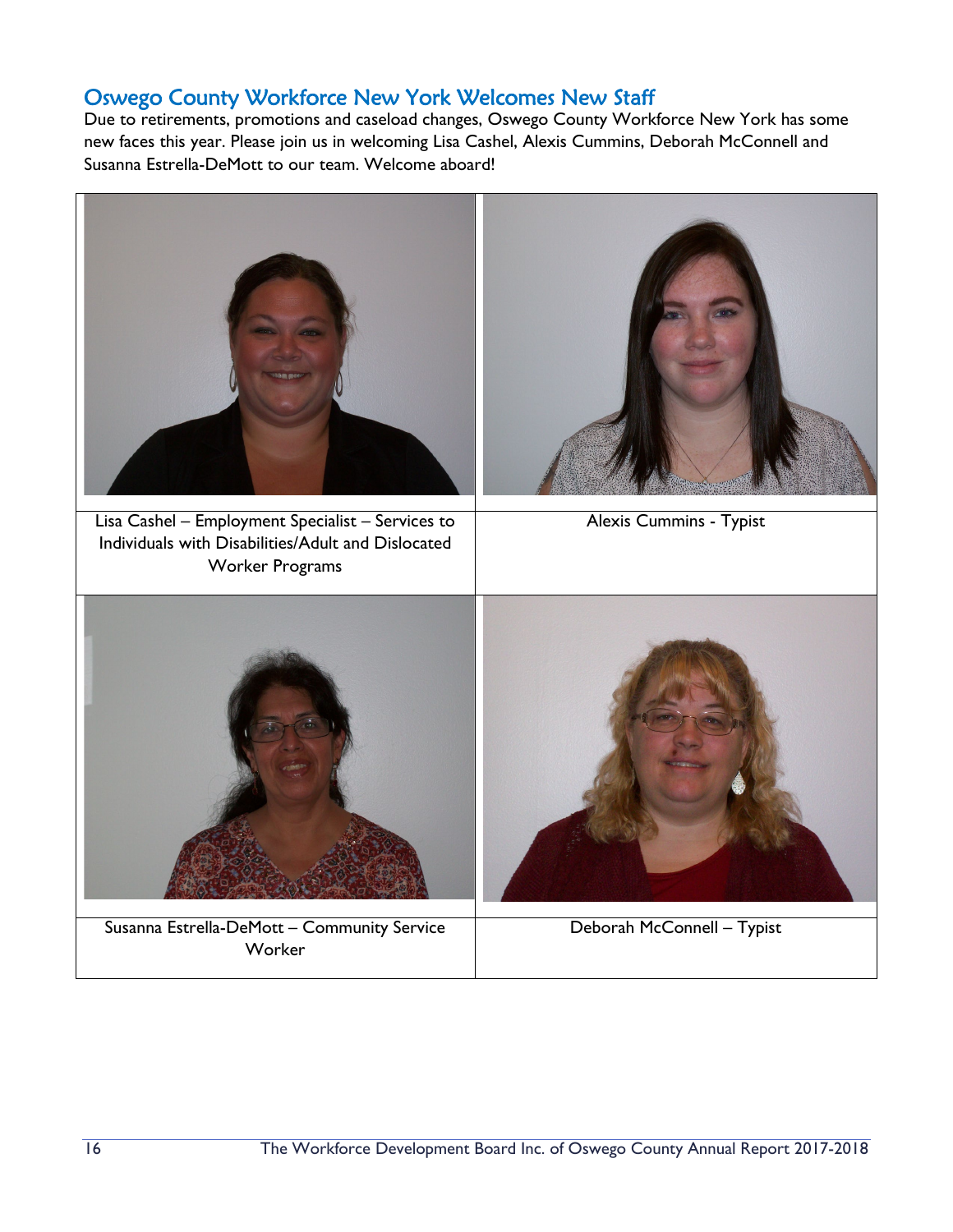## **Oswego County Workforce New York Partners**

**Oswego County Employment and Training New York State Department of Labor Oswego County Department of Social Services Cayuga Community College Career Employment Services (CES) of Oswego Industries CiTi (formerly Oswego County BOCES) Oswego County Opportunities** 

**Adult Career and Continuing Education Services –Vocational Rehabilitation (ACCES-VR)**

*The Partner Agencies continued to work toward the goals and objectives established for the system around:*

- $\Box$  System Building
- **D** Partnering/Collaboration
- $\Box$  Marketing/Promotions
- **T** Technology
- **D** Customer Service
- **T** Training
- $\Box$  Communications